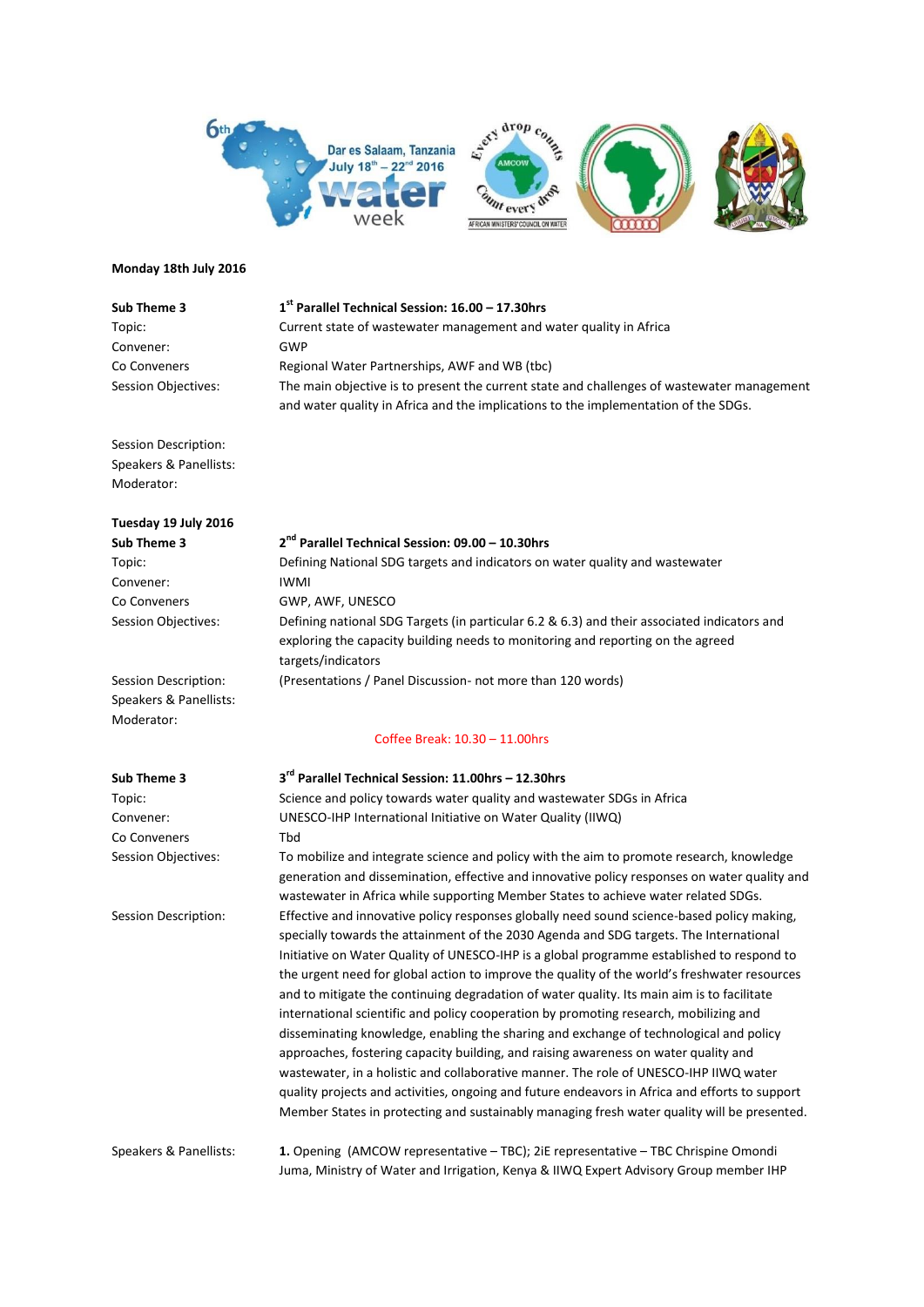|                               | National Committee of Benin, Benin - TBC); Sarantuyaa Zandaryaa, (UNESCO IHP), Simone                                |
|-------------------------------|----------------------------------------------------------------------------------------------------------------------|
|                               | Grego, UNESCO Regional Office Abuja, Nigeria);                                                                       |
| Moderator:                    | Sarantuyaa Zandaryaa, UNESCO International Hydrological Programme                                                    |
|                               | Lunch Break 12.30 - 14.00hrs                                                                                         |
| Sub Theme 3                   | 4 <sup>th</sup> Parallel Technical Session: 14.00hrs - 15.30hrs                                                      |
| Topic:                        | Emerging Pollutants in Water and Wastewater: UNESCO Project Case-Studies in Africa                                   |
| Convener:                     | UNESCO-IHP IIWQ                                                                                                      |
| Co Conveners                  |                                                                                                                      |
| <b>Session Objectives:</b>    | To share knowledge, effective technological and policy responses, and best practices on                              |
|                               | emerging pollutants in water and wastewater through the presentation of UNESCO case-<br>studies developed in Africa. |
| Session Description:          | This session is organized under the UNESCO-IHP International Initiative on Water Quality                             |
|                               | (IIWQ) and in the framework of UNESCO-Sida project on "Emerging Pollutants in Wastewater                             |
|                               | Reuse in Developing Countries (2014-2018)". New and emerging pollutants present a global                             |
|                               | water quality challenge with potentially-serious threats to human health and ecosystems. The                         |
|                               | session aims to respond to this concern and to share knowledge, effective technological and                          |
|                               | policy responses, and best practices on emerging pollutants in Africa through the                                    |
|                               | presentation of main findings from UNESCO case-studies developed in this continent. Five out                         |
|                               | of 16 case-studies developed under this project focused in Africa, namely Ethiopia, Tunisia,                         |
|                               | Lake Victoria River Basin, and two in Nigeria                                                                        |
| Speakers & Panellists:        | Sarantuyaa Zandaryaa UNESCO IHP; UNESCO-Sida presentation; Case-study from Ethiopia                                  |
|                               | Impact and Risks of Perfluoroalkyl Substances; Case-study from Tunisia Contaminants of                               |
|                               | Emerging Concern in Oued Souhil Area, Nabeul, Tunisia: Occurrence in Irrigation Water and                            |
|                               | Implications (ECOSI) Simore Grego, UNESCO Regional Office, Nigeria - TBC, UNEP - Lake                                |
|                               | Victoria Basin Commission - TBC); Interactive discussion and Conclusions                                             |
| Moderator:                    | Sarantuyaa Zandaryaa, UNESCO IHP                                                                                     |
| Coffee Break 15.30 - 16.00hrs |                                                                                                                      |
| Sub Theme 3                   | 5 <sup>th</sup> Parallel Technical Session: 16.00 - 17.30hrs                                                         |
| Topic:                        | Harnessing opportunity through Sustainable Wastewater Management                                                     |
| Convener:                     | The Global Wastewater Initiative (GW2I) - UNEP                                                                       |
| Co Conveners                  | IMWI, US EPA, UNESCO, UN HABITAT                                                                                     |
| Session Objectives:           | For stakeholders to further engage in the global wastewater initiative and to help accelerate                        |
|                               | solutions to the wastewater challenges that are shared by the world's population.                                    |
| Session Description:          | Introductory presentation outlining the role of the Global Wastewater Initiative, which was                          |
|                               | established in 2013 under the Global Programme of Action for the Protection of the Marine                            |

| Sub Theme 3                | 5 <sup>th</sup> Parallel Technical Session: 16.00 - 17.30hrs                                     |
|----------------------------|--------------------------------------------------------------------------------------------------|
| Topic:                     | Harnessing opportunity through Sustainable Wastewater Management                                 |
| Convener:                  | The Global Wastewater Initiative (GW2I) - UNEP                                                   |
| Co Conveners               | IMWI, US EPA, UNESCO, UN HABITAT                                                                 |
| <b>Session Objectives:</b> | For stakeholders to further engage in the global wastewater initiative and to help accelerate    |
|                            | solutions to the wastewater challenges that are shared by the world's population.                |
| Session Description:       | Introductory presentation outlining the role of the Global Wastewater Initiative, which was      |
|                            | established in 2013 under the Global Programme of Action for the Protection of the Marine        |
|                            | Environment from Land-based Activities (GPA) as a multi-stakeholder platform to initiate         |
|                            | comprehensive, effective and sustained programmes addressing wastewater management.              |
|                            | 3 presentations focussing on the three main pillars of GW2I:                                     |
|                            | 1. Supportive policies given by the GW2I to national governments, to help their efforts          |
|                            | through governance and policy reforms and frameworks                                             |
|                            | 2. Adequate and tailored techniques, such as low cost wastewater management technologies         |
|                            | 3. Innovative financial mechanisms, and the added-value of wastewater reuse the GW2I             |
|                            | representative will outline case studies and successes of the initiative, distribute literature, |
|                            | and explain how stakeholders can join.                                                           |
| Speakers & Panellists:     | Key note speech and Introductory remarks; Presentation on the GW2I - Vision, approach and        |
|                            | actions- Birguy Lamizana (Programme Officer, UNEP), Presentation - The Challenges of             |
|                            | wastewater treatment- Emerging pollutants- Case studies Sarantuyaa Zandaryaa (UNESCO             |
|                            | IHP) GW2I Partner Tbd; Javier Mateo Sagasta (Senior Researcher, IMWI) / Manzoor Qadir            |
|                            | (UNU-INWEH))- tbc)                                                                               |
|                            | Panellists: AMCOW, AFWA AfDB, GIZ, UN Water Africa                                               |
| Moderator:                 | Kalanithy Vairavamoorthy, (IWMI) (to be invited)                                                 |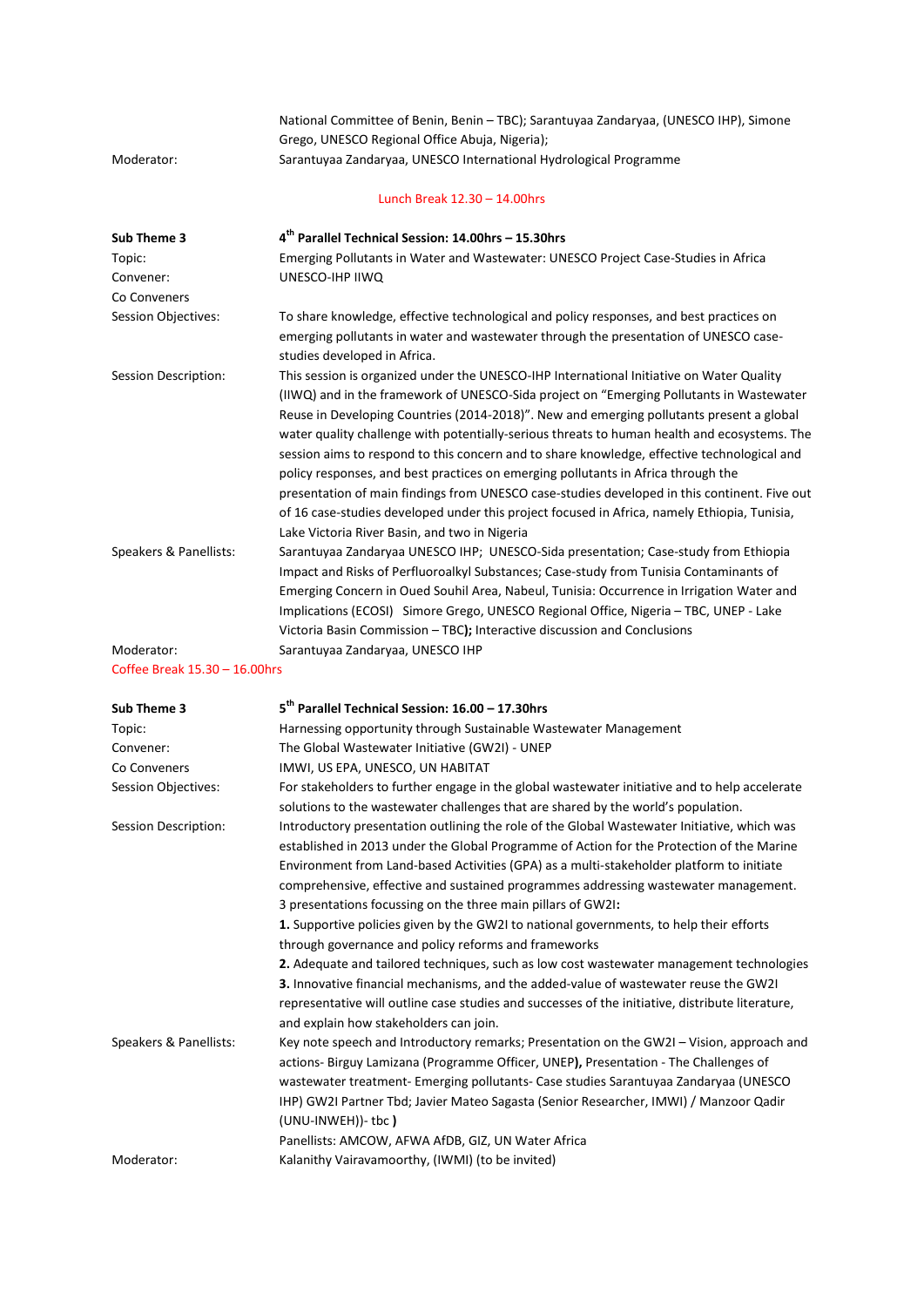| Wednesday 20 <sup>th</sup> July 2016 |                                                                                                                                                                                                                                                                                                                                                                                                                                                                                                                                                                                                                                                                                                                                                                                                                                                                                                                                                                                                                                                                                                                                                                                                |
|--------------------------------------|------------------------------------------------------------------------------------------------------------------------------------------------------------------------------------------------------------------------------------------------------------------------------------------------------------------------------------------------------------------------------------------------------------------------------------------------------------------------------------------------------------------------------------------------------------------------------------------------------------------------------------------------------------------------------------------------------------------------------------------------------------------------------------------------------------------------------------------------------------------------------------------------------------------------------------------------------------------------------------------------------------------------------------------------------------------------------------------------------------------------------------------------------------------------------------------------|
| Sub Theme 3                          | 6 <sup>th</sup> Parallel Technical Session: 09.00hrs - 10.30hrs                                                                                                                                                                                                                                                                                                                                                                                                                                                                                                                                                                                                                                                                                                                                                                                                                                                                                                                                                                                                                                                                                                                                |
| Topic:                               | Water-related Disease Risks, Intervention measures and the Global Water Pathogen Project                                                                                                                                                                                                                                                                                                                                                                                                                                                                                                                                                                                                                                                                                                                                                                                                                                                                                                                                                                                                                                                                                                       |
| Convener:                            | International Hydrological Programme of UNESCO                                                                                                                                                                                                                                                                                                                                                                                                                                                                                                                                                                                                                                                                                                                                                                                                                                                                                                                                                                                                                                                                                                                                                 |
| Co Conveners                         | Michigan State University                                                                                                                                                                                                                                                                                                                                                                                                                                                                                                                                                                                                                                                                                                                                                                                                                                                                                                                                                                                                                                                                                                                                                                      |
| <b>Session Objectives:</b>           | To present sanitation-related challenges in Africa and ways to reach SDG 6 by                                                                                                                                                                                                                                                                                                                                                                                                                                                                                                                                                                                                                                                                                                                                                                                                                                                                                                                                                                                                                                                                                                                  |
|                                      | operationalizing the Ngor Declaration, notably through the Global Water Pathogen Project<br>(GWPP)                                                                                                                                                                                                                                                                                                                                                                                                                                                                                                                                                                                                                                                                                                                                                                                                                                                                                                                                                                                                                                                                                             |
| <b>Session Description:</b>          | Sub-Saharan Africa is among the world's regions with the lowest level of sanitation coverage.<br>According to the UN, 115 people in Africa die every hour from diseases linked to poor<br>sanitation, poor hygiene and contaminated water, with open defecation being the primary<br>cause of fecal oral transmission of disease. African Minsters responsible for sanitation and<br>hygiene thus adopted the Ngor Declaration in 2015 to achieve universal access to adequate<br>and sustainable sanitation and hygiene services. The session will thus provide an overview of<br>the road ahead for reaching the Sustainable Development Goal 6 thought the<br>operationalizing of the Ngor Declaration, putting emphasis on the Global Water Pathogen<br>Project (GWPP) as a tool for countries to reach these goals.                                                                                                                                                                                                                                                                                                                                                                       |
| Speakers & Panellists:               | Water and Sanitation for Africa; Operationalization of the N'gor Declaration on Water<br>Security and Sanitation - perspectives from South Africa (Department of Water and<br>Sanitation, South Africa Rep.; GWPP: Alexandros Makarigakis, (UNESCO Programme Specialist<br>and Project Leader); Description and methodology of GWPP: Joan Rose, (Project Leader at the<br>Michigan State University); Discussion with the audience (Audience and presenters)                                                                                                                                                                                                                                                                                                                                                                                                                                                                                                                                                                                                                                                                                                                                   |
| Moderator:                           | TBA Rapporteur: Bruno Nguyen, Senior Consultant, UNESCO                                                                                                                                                                                                                                                                                                                                                                                                                                                                                                                                                                                                                                                                                                                                                                                                                                                                                                                                                                                                                                                                                                                                        |
|                                      | Coffee Break 10.30 - 11.00hrs                                                                                                                                                                                                                                                                                                                                                                                                                                                                                                                                                                                                                                                                                                                                                                                                                                                                                                                                                                                                                                                                                                                                                                  |
| Sub Theme 3                          | $7th$ Session: 11.00hrs - 12.30hrs                                                                                                                                                                                                                                                                                                                                                                                                                                                                                                                                                                                                                                                                                                                                                                                                                                                                                                                                                                                                                                                                                                                                                             |
| Topic:                               | Eco hydrology for sustainability and water security in Africa                                                                                                                                                                                                                                                                                                                                                                                                                                                                                                                                                                                                                                                                                                                                                                                                                                                                                                                                                                                                                                                                                                                                  |
| Convener:                            | UNESCO-IHP                                                                                                                                                                                                                                                                                                                                                                                                                                                                                                                                                                                                                                                                                                                                                                                                                                                                                                                                                                                                                                                                                                                                                                                     |
| Co Conveners                         | European Regional Centre for Eco hydrology (ERCE Poland), UNESCO-IHE, African Regional<br>centre for Eco hydrology (ARCE Ethiopia), Sokoine University of Agriculture Tanzania                                                                                                                                                                                                                                                                                                                                                                                                                                                                                                                                                                                                                                                                                                                                                                                                                                                                                                                                                                                                                 |
| Session Objectives:                  | Implementing the AMCOW Work Plan and the N'gor Declaration on Water Security and<br>Sanitation will require innovative and cost-effective achievements. Strengthening local<br>capacity and develop appropriate solutions are essential for Africa to build systems that are<br>cleaner and more sustainable                                                                                                                                                                                                                                                                                                                                                                                                                                                                                                                                                                                                                                                                                                                                                                                                                                                                                   |
| Session Description:                 | This session aims to bring together international organisations, policymakers and government<br>ministries, research institutions and agencies for sharing the challenges in water issues they<br>are facing. Actually, intensive human uses and climate change are degrading global water<br>quality and negatively affecting aquatic ecosystems worldwide; it seems of paramount need<br>to promote the discussion on the contribution of UNESCO Ecohydrology Programme to a<br>multidimensional and multiagency cooperation. The concept of dual regulation in<br>ecohydrology (biota-water cycle interactions) provides a framework for reduction of human<br>impact from catchments to coastal areas by enhancing and managing the existing<br>environmental potential (carrying capacity) to achieve sustainability both for ecosystems and<br>human population. As a solution-oriented and multidisciplinary approach, Ecohydrology can<br>improve local stakeholder awareness and strengthen cooperation across countries especially<br>in Africa in order to upgrade the IWRM by sharing their knowledge and activities through the<br>web-platform: ecohydrology-ihp.org/demosites/. |
| Speakers & Panellists:<br>Moderator: | Maciej Zalewski, Giuseppe Arduino, Yohannes Negussie, Makarius Lalika, Michael McClain<br>Giuseppe Arduino                                                                                                                                                                                                                                                                                                                                                                                                                                                                                                                                                                                                                                                                                                                                                                                                                                                                                                                                                                                                                                                                                     |
|                                      |                                                                                                                                                                                                                                                                                                                                                                                                                                                                                                                                                                                                                                                                                                                                                                                                                                                                                                                                                                                                                                                                                                                                                                                                |
|                                      | Lunch Break 12.30 - 14.00hrs                                                                                                                                                                                                                                                                                                                                                                                                                                                                                                                                                                                                                                                                                                                                                                                                                                                                                                                                                                                                                                                                                                                                                                   |

## **Sub Theme 3 8 th Parallel Technical Session: 14.00hrs – 15.30hrs** Topic: Benefits of IUWM on productive wastewater management and water quality in Africa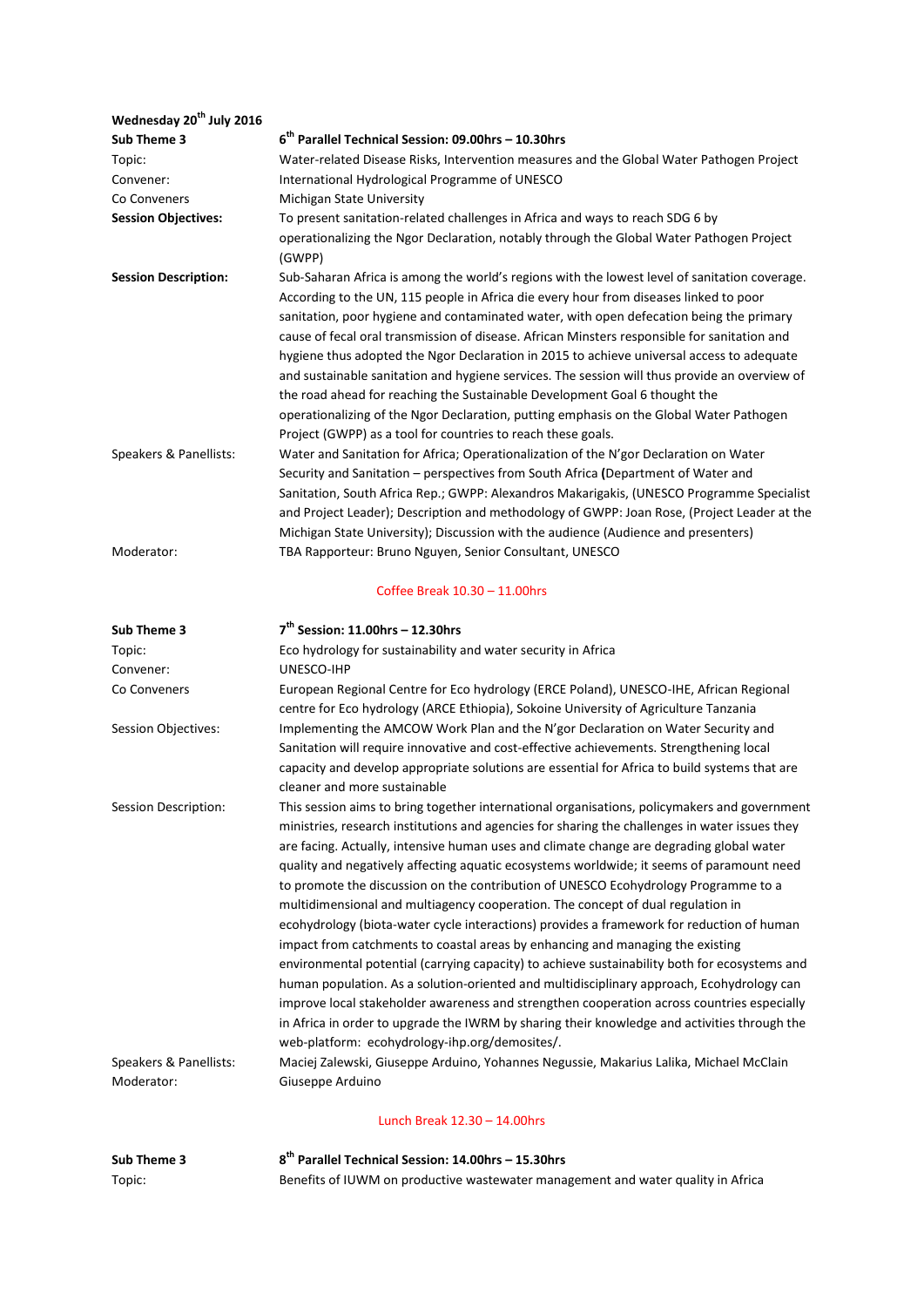| Convener:<br>Co Conveners         | <b>IWMI</b><br>GWP + GWOPA                                                                                                                                                          |
|-----------------------------------|-------------------------------------------------------------------------------------------------------------------------------------------------------------------------------------|
| Session Objectives:               | Explore the benefits of applying an IUWM framework for analyzing the urban water cycle in                                                                                           |
|                                   | the African context (efficiencies in supply and demand, rethinking the way water is used and                                                                                        |
|                                   | reused, resource recovery (energy, nutrients etc.).                                                                                                                                 |
| Session Description:              |                                                                                                                                                                                     |
| Speakers & Panellists:            |                                                                                                                                                                                     |
|                                   |                                                                                                                                                                                     |
| Moderator:                        |                                                                                                                                                                                     |
|                                   | Coffee Break 15.30 - 16.00hrs                                                                                                                                                       |
| Sub Theme 3                       | 9 <sup>th</sup> Parallel Technical Session: 16.00hrs - 17.30hrs                                                                                                                     |
| Topic:                            | Productive Wastewater Management and Improved Water Quality for SDG in Tanzania                                                                                                     |
| Convener:                         | Ministry of Water and Irrigation, Tanzania and UDSM                                                                                                                                 |
| Co Conveners:                     | BORDA Tanzania, WAMI/RUVU BASIN, PANGANI BASIN, CPC, LVEMP, DAWASCO                                                                                                                 |
| <b>Session Objectives:</b>        | To facilitate scientific discussion, knowledge exchange and collaboration among experts and                                                                                         |
|                                   | stakeholders and to establish a state-of-the-art of scientific research, methodologies tools,                                                                                       |
|                                   | technologies and monitoring of WQ in Tanzania                                                                                                                                       |
| <b>Session Description:</b>       | 5 mins: Introduction and Overview of the Session: Director, DWQ MoWI, DUWS,                                                                                                         |
|                                   | 48 mins of presentations (4 X 12 mins)                                                                                                                                              |
|                                   | 20 mins of contribution by panellists/speakers                                                                                                                                      |
|                                   | 12 mins for audience participation                                                                                                                                                  |
|                                   | 5 mins: Wrap-up:                                                                                                                                                                    |
| <b>Speakers &amp; Panellists:</b> | BORDA Tanzania/ PB/WRB/CPC; DAWASA/MWAUWASA-TANGA & ARUSHA DAVIS& Shirtliff;<br>LVEMP/WRDMI; NEMC/HES Unit                                                                          |
| Moderator:                        | WRDMI/BORDA Tanzania                                                                                                                                                                |
|                                   |                                                                                                                                                                                     |
| Thursday 21st July 2016           |                                                                                                                                                                                     |
| Sub Theme 3                       | 10 <sup>th</sup> Parallel Technical Session: 14.00hrs - 15.30hrs                                                                                                                    |
| Topic:                            | Fostering SDG #8: Innovative Job Creation and Young Water Professionals Role                                                                                                        |
| Convener:                         | UNESCO-IHP                                                                                                                                                                          |
| Co Conveners                      | FREEWAT, HOPE-Initiative, ECHN-IAH, IAH, UN-Habitat, USGS, WRC plc.                                                                                                                 |
| Session Objectives:               | To drive the innovation to "build and economy that is cleaner, greener and more efficient"<br>seeks to promote "development-oriented policies that support youth and empowerment of |
|                                   | new generation of experts, decent job creation, entrepreneurship, creativity and innovation.                                                                                        |
| Session Description:              | The target audience includes international organisations, policymakers and government                                                                                               |
|                                   | ministries, labour organizations, research and academia etc., which have an interest and                                                                                            |
|                                   | stake in IWRM with innovative approaches and employment perspectives. In more ways than                                                                                             |
|                                   | one, water is an essential component of our economies and is required to create and sustain                                                                                         |
|                                   | jobs in every sector of the economy.                                                                                                                                                |
|                                   | However, a major reason that employers don't fill entry-level positions in the water sector is                                                                                      |
|                                   | skill shortages. Education is then one of the keys to address this gap. By raising awareness of                                                                                     |
|                                   | education's and qualification's importance in the water sector which is nowadays very much                                                                                          |
|                                   | linked to access to ICT and promoting equal access to technologies through the sue of Free                                                                                          |
|                                   | and Open Source Software (FOSS) - http://www.hope-initiative.net/ - we can close the digital                                                                                        |
|                                   | divide between countries and create innovative jobs. Three keynotes presentations will be                                                                                           |
|                                   | delivered followed by a Panel Discussion.                                                                                                                                           |
| Speakers & Panellists:            | 1. WATER QUALITY AND WASTEWATER MANAGEMENT (PROF. Alaphia WRIGHT)                                                                                                                   |
|                                   | 2. (PROF. Akiça BAHRI)<br>3. (DR. Youssef FILALI-MEKNASSI)                                                                                                                          |
| Moderator:                        | Mr. Taal, BAI MASS/ Dr. Youssef FILALI-MEKNASSI                                                                                                                                     |
|                                   |                                                                                                                                                                                     |
| Sub Theme 3                       | $11th$ Session: 16.00hrs - 17.30hrs                                                                                                                                                 |
| Topic:                            | Resource recovery and reuse for productive wastewater management in Africa                                                                                                          |